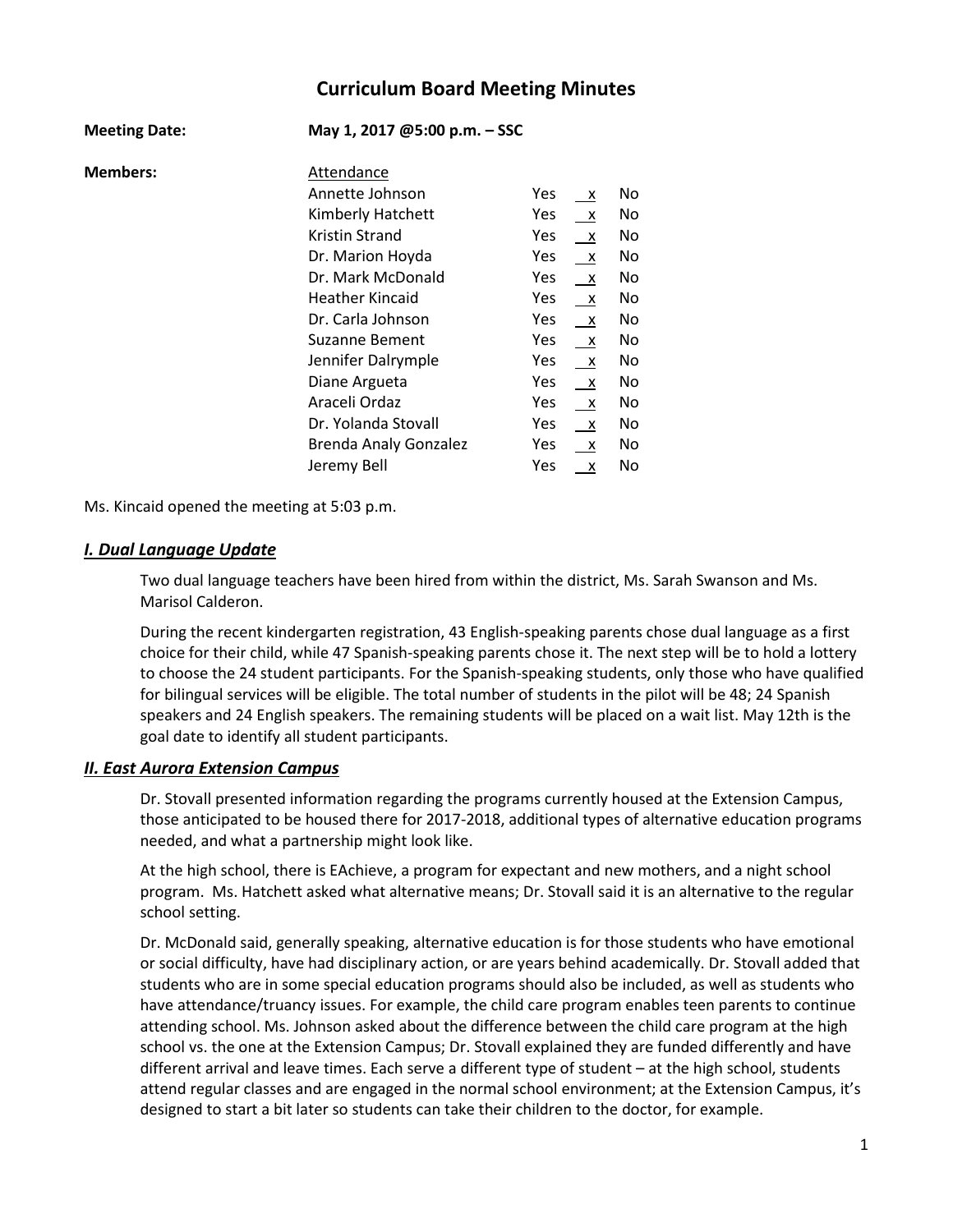Dr. Stovall said three programs are currently housed at the Extension Campus: the RSSP (Regional Safe Schools Program); the TAOEP (Truants Alternative and Optional Education Program); and the DREAMSS program. RSSP serves students in grades 6-12 (In lieu of expulsion) for a varying term of one semester to up to two years; TAOEP serves students with attendance issues and/or dropouts (up to and including those who are 21 years of age) and provides truancy prevention and intervention services and/or optional education for a varying term of one semester to one year; DREAMSS consists of middle and high school special education students identified as needing social and emotional support and the length of placement is determined by the student's IEP.

TAOEP serves students in their last trimester of pregnancy and those who have newborns. Young men who have newborns and who need an adjusted schedule can participate as well. It's blended learning and includes a personal development and parenting class component.

Dr. Stovall explained that because the TAOEP program can serve a population with a broader range of concerns, including truancy/attendance issues, the district is looking to move it to the high school for the 2017-2018 school year, removing the child care component since it would then be able to be combined with the existing high school child care program with the goal of serving more students at the main high school campus. RSSP and DREAMSS would remain at the Extension Campus.

Dr. Stovall said current need suggests proposing three new middle school programs and one new high school program. At the middle school level, the first program, SEL (Social Emotional Learning), would have the goal of improving students' academic achievement and social emotional needs through an intensive program with a low student-to-teacher ratio.

The second middle school program would be SEL-Discipline, which would have the same goal as the SEL program but would serve students who have multiple office discipline referrals (ODRs) that don't warrant expulsion. Both proposed programs would serve eight students from each middle school for a total of 24 students.

Ms. Johnson asked if the total number of students being proposed to be served is low. She's heard there are a small number of students at the middle schools who are a consistent problem. Dr. Stovall explained that would love to serve as many students as need it but haven't yet discussed how these programs will be funded. The programs currently being proposed is simply a wish list.

The third proposed middle school program, Retention Recovery, would provide supports for students at least one grade behind to work towards recovering grade level status. It would serve 10 students from each middle school for a total of 30 students.

Ms. Hatchett confirmed that a student one grade level behind would have to go to an alternative campus; Ms. Stovall said that's not the case currently but is what's being proposed so that a student can catch up before he/she gets too far behind. The idea is not to be punitive; instead it's an intervention. Ms. Hatchett wondered how a parent would feel about this; Ms. Stovall explained that she previously worked in a high school with a similar program and it helped with the students' social/emotional needs.

Dr. Stovall discussed a high school Retention Recovery program similar to the one proposed for middle school with a goal of providing supports for students who are at least one grade behind to work towards recovering grade level status. Would like to serve 30 students.

Ms. Johnson asked how many 16- and 17-year-old high school students there are with 0 credit hours; Dr. Stovall stated she doesn't have that number currently but can definitely get it.

Ms. Hatchett wondered if the Retention Recovery programs would be better suited for students two years behind since they could theoretically recover from being one year behind. Dr. Stovall said could definitely have more discussion around that and look at the numbers; however, having a student behind in 8th grade then entering high school is a big deal with the potential to get even further behind.

Ms. Johnson asked for more statistics regarding 14- and 15-year-old middle school students and 16- and 17-year-old high school students with 0 credit hours. Ms. Hatchett agreed that those are the students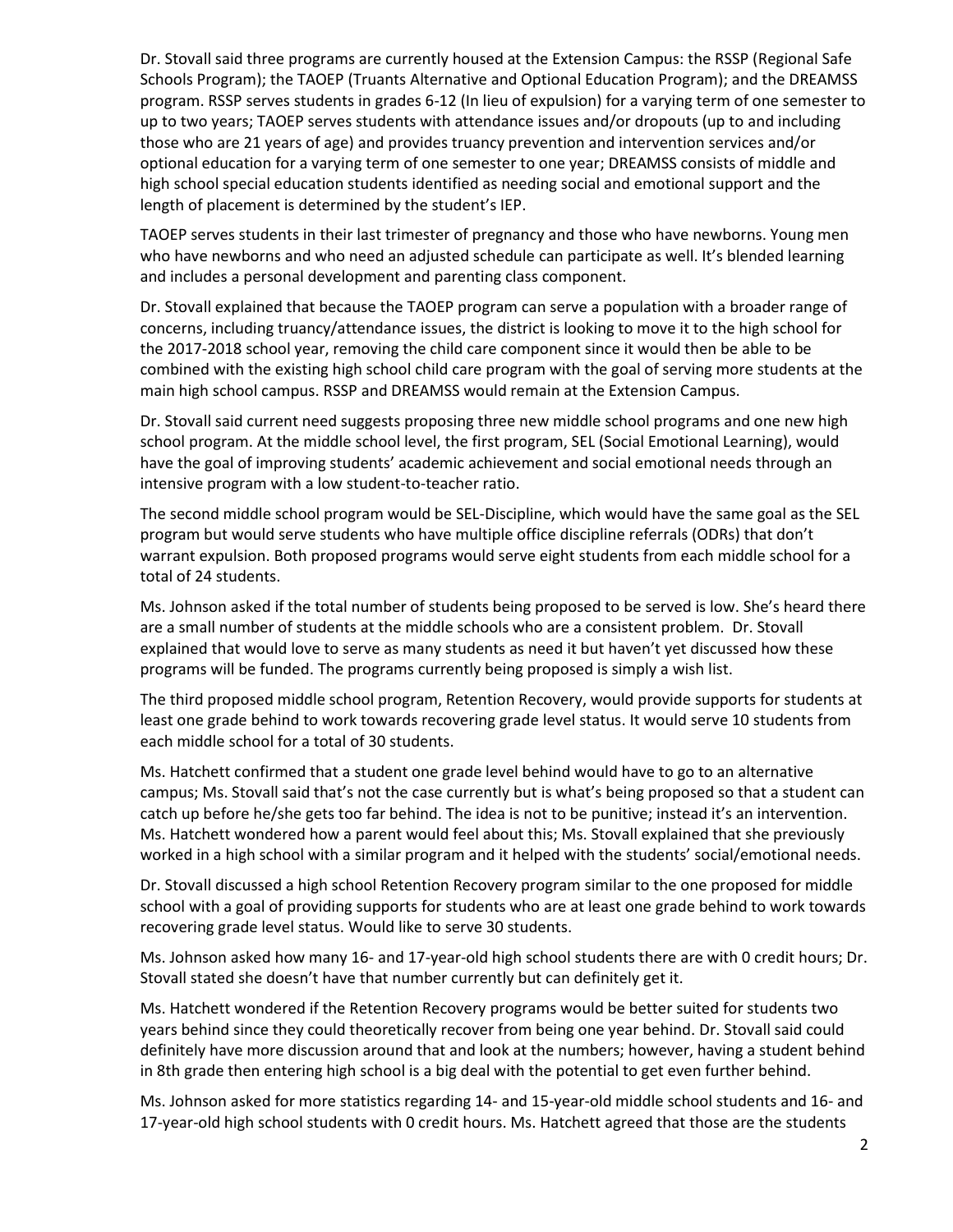who seem to need an alternative program. Ms. Stovall said she made a note to check those numbers and get back to committee.

| Rent                  | \$368,000   |
|-----------------------|-------------|
| Utilities/Maintenance | \$50,000    |
| <b>Staffing</b>       | \$1,148,981 |
| <b>Total Cost</b>     | \$1,566,981 |
| Grant funds           | \$143,289   |
| TOTAL DISTRICT COST   | \$1,423,692 |

Dr. Stovall presented current program costs at EAEC as follows:

Dr. Stovall explained that it's difficult to say how a partnership would affect the budget without seeing what a partnership would have to offer. Other variables include space, number of programs, staffing, and material supplies. Dr. McDonald asked if a different partnership than the Urban League is something Ms. Stovall wants the committee to consider; current programs are using Urban League's facilities. Is a different partnership a viable option? Might grant money be an option to cover some of the proposed programs? Ms. Stovall said would have to research to see if there are grants to meet district needs but wouldn't have time to put in place for 2017-2018 school year.

Ms. Johnson asked about four new classrooms at the high school; Ms. Bement said they're not for DREAMSS. They are specifically designed for life skills, transition, and structured learning students as required by the IDEA grant that funded them.

Ms. Hatchett asked the capacity of the Extension Campus; answer is 120 students. Current plans call for RSSP and DREAMSS to be housed there for a total of 54 students.

Ms. Strand said committee needs more data before can discuss and decide how to proceed. Ms. Hatchett pointed out Dr. Stovall's proposal includes nine new teachers. Dr. Stovall said other items such as materials would be needed as well. Dr. Stovall summarized that the committee needs more information about what both middle and high school alternative students would look like, age- and discipline-wise, and how far behind they are. Ms. Hatchett would then like a rough budget based on new information. Dr. McDonald reminded the committee that a lot of work remains to be done in a short period of time at the Extension Campus even without any new programs.

Ms. Hatchett would like an administration recommendation next month on how to move forward; Dr. Stovall agreed.

#### *III. Student Mentoring Programs*

Ms. Araceli Ordaz and Dr. Stovall presented information on mentoring programs at various buildings which include those originating within the district and others lead by outside organizations, as well as student eligibility requirements and the number of students being served. Ms. Ordaz noted that any volunteers are fingerprinted and background checked to ensure they are able to work with students. Brady has more mentoring programs due to its location near many churches and Principal De los Santos' relationship with community organizations.

Ms. Ordaz stated district is now auditing programs to monitor effectiveness; for example, Kids Hope USA at Johnson may be expanded to see if it's viable at other schools.

Ms. Hatchett noted that the only program consistent among all the schools is 21st Century.